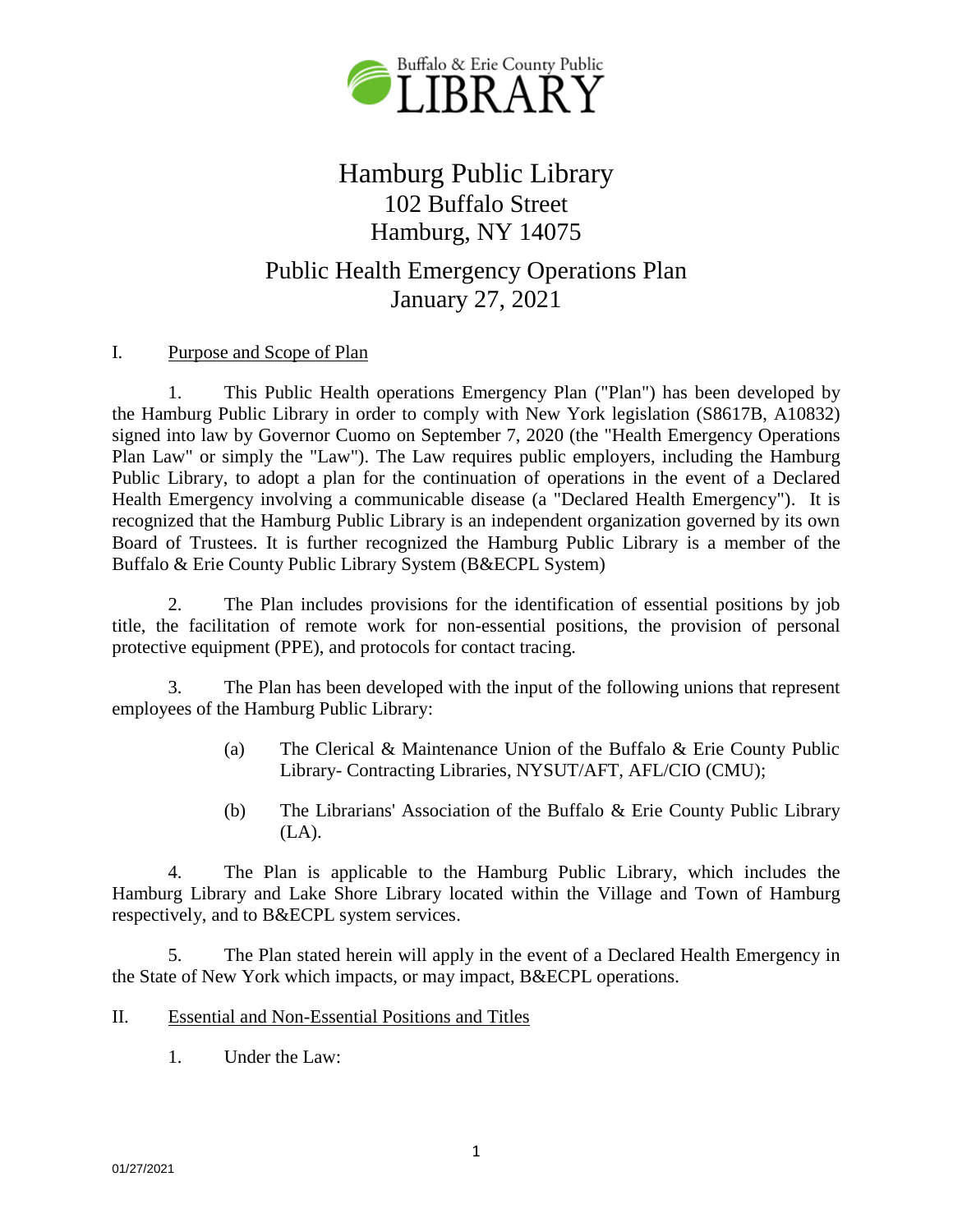(1) an "essential employee" is defined as a public employee or contractor who is required to be physically present at a work site to perform their job; and

(2) a "non-essential employee" is defined as a public employee or contractor who is not required to be physically present at a work site to perform their job.

2. The Hamburg Public Library has identified positions as either essential or nonessential in accordance to The Law, depending on whether or not the library is open to the public for in-house services during a Declared Health Emergency. The essential and non-essential positions by Location are listed in Attachment 1.

### III. Telecommuting Protocols

The Hamburg Public Library will attempt to implement the following protocols in order to enable non-essential employees and contractors to telecommute:

1. Positions requiring remote VPN access will be designated on the Essential/Non-Essential designation list (Attachment 1).

2. The Hamburg Public Library, in cooperation with the B&ECPL System will use its reasonable best efforts to provide appropriate equipment, software and/or internet access to employees with non-essential designations who require remote VPN access, as determined by the Hamburg Public Library Director with approval from B&ECPL System Administration. Employees designated as essential and those non-essential employees who do not require VPN access (and do not have access to a home computer), who require specialized software or internet access may request such by contacting the Hamburg Public Library Director who will in turn contact B&ECPL System Administration. The determination whether or not to provide requested equipment, software and/or internet access will be made by B&ECPL Administration in their sole discretion.

## IV. Scheduling of Essential Employees

A. In the event of a Declared Health Emergency:

1. The Hamburg Public Library will abide by all Federal, State and Local laws pertaining to the Declared Health Emergency in the State of New York which impacts, or may impact, B&ECPL operations.

2. In addition, the Hamburg Public Library will abide by all contractual obligations regarding notification of schedule changes, as required by applicable laws.

3. The Hamburg Public Library may stagger the work shifts of some essential employees and contractors to reduce overcrowding at worksites and on public transportation systems. The following positions or job titles may have scheduled work shifts altered accordingly. Employees shall be provided with their typical or contracted minimum work hours: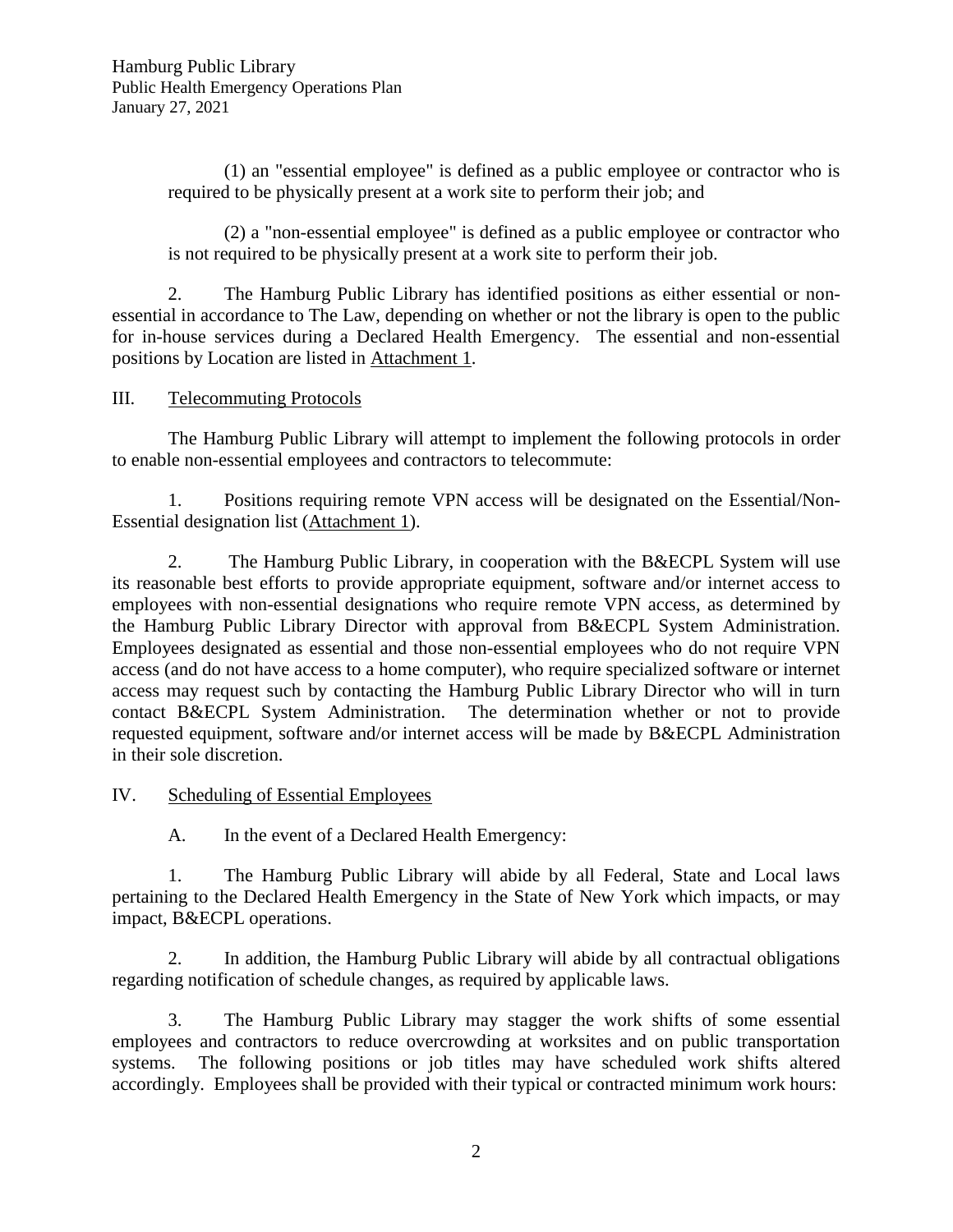- (a) Caretaker FT
- (b) Caretaker PT
- (c) Clerk-Typist PT
- (d) Director FT
- (e) Librarian I FT
- (f) Librarian I PT
- (g) Library Associate FT
- (h) Library Clerk FT
- (i) Page PT
- (j) Senior Library Clerk FT
- (k) Senior Page PT

### B. Families First Coronavirus Response Act Requirements

1. While the Families First Coronavirus Response Act is in effect, the Hamburg Public Library will comply with its requirements, which includes the following:

(a) Employees will not be charged with leave time for coronavirus testing.

(b) Employees will be provided with up to two weeks (80 hours) of paid sick leave at the employee's regular rate of pay for a period which the employee is unable to work due to quarantine (in accordance with federal, state, or local orders or advice of a healthcare provider), and/or experiencing symptoms and seeking medical diagnosis.

(c) The Hamburg Public Library will provide up to two weeks (80 hours) of paid sick leave at two-thirds the employee's regular rate of pay if the employee is unable to work because of a bona fide need to care for an individual subject to quarantine (pursuant to federal, state, or local orders or advice of a healthcare provider), or to care for a child (under 18 years of age) whose school or child care provider is closed or unavailable for reasons related to the Declared Health Emergency, and/or the employee is experiencing a substantially similar condition as specified by the CDC/public health officials. This provision may be modified if an employee is able to effectively work remotely and the need exists for them to do so.

(d) The Hamburg Public Library will provide up to an additional 10 weeks of paid expanded family and medical leave at two-thirds of the employee's regular rate of pay where an employee, who has been employed for at least 30 calendar days by name of public employer, is unable to work due to a bona fide need for leave to care for a child whose school or child care provider is closed or unavailable for reasons related to the Declared Health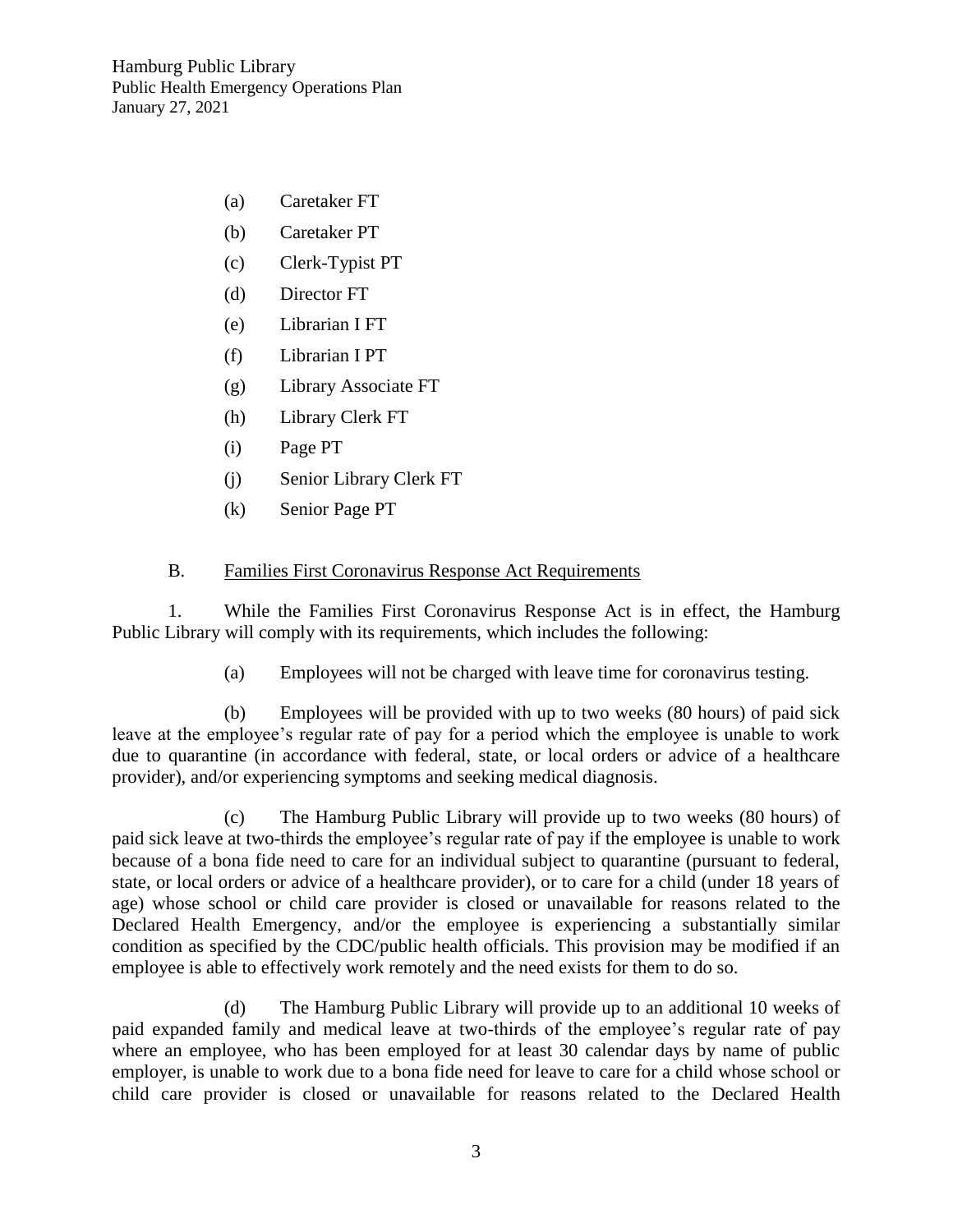Emergency. This provision may be modified if an employee is able to effectively work remotely and the need exists for them to do so.

2. Contractors, either independent or affiliated with a staffing agency or other contracted firm, are not classified as employees of the Hamburg Public Library, and as such are not provided with paid leave time, unless required by law.

## C. Other Protocols

During a Declared Health Emergency, the Hamburg Public Library will observe some or all of the following additional protocols in order to reduce overcrowding of essential employees at the Hamburg Public Library worksites and on public transportation systems:

1. Social Distancing.

(a) The Hamburg Library will mandate 6 feet (6') distance (or another minimum distance that B&ECPL Administrator deems appropriate) between personnel and patrons, unless safety or core functions of the work activities requires a shorter distance.

(b) Social distancing signage will be placed throughout the library, and floors will be marked with increment markers in areas such as the circulation desk and reference desk. One-way traffic flow will be mandated where practicable.

(c) Seating will be spaced so as to encourage social distancing, or seating may be removed if the Hamburg Public Library Director and Board of Trustees deems this appropriate.

(d) Computers will be spaced so as to encourage social distancing some or all computers will be made "unavailable for use."

(e) Patrons will not be allowed to socially gather.

(f) Teleconferencing or videoconferencing will be used for meetings to the extent practicable.

(g) In situations that may not allow for 6 feet (or other prescribed minimum distance) of separation, such as in connection with deliveries and pick-ups, the Hamburg Public Library will attempt to implement appropriate measures, which may include facial coverings.

2. Facial Coverings.

(a) Facial coverings or other appropriate protections mandated or recommended by New York State or another governmental authority may be required if personnel must work more closely together than the prescribed minimum distance. The Hamburg Public Library in cooperation with the B&ECPL System will attempt to furnish appropriate facial coverings to all staff and to require that they be worn whenever staff are in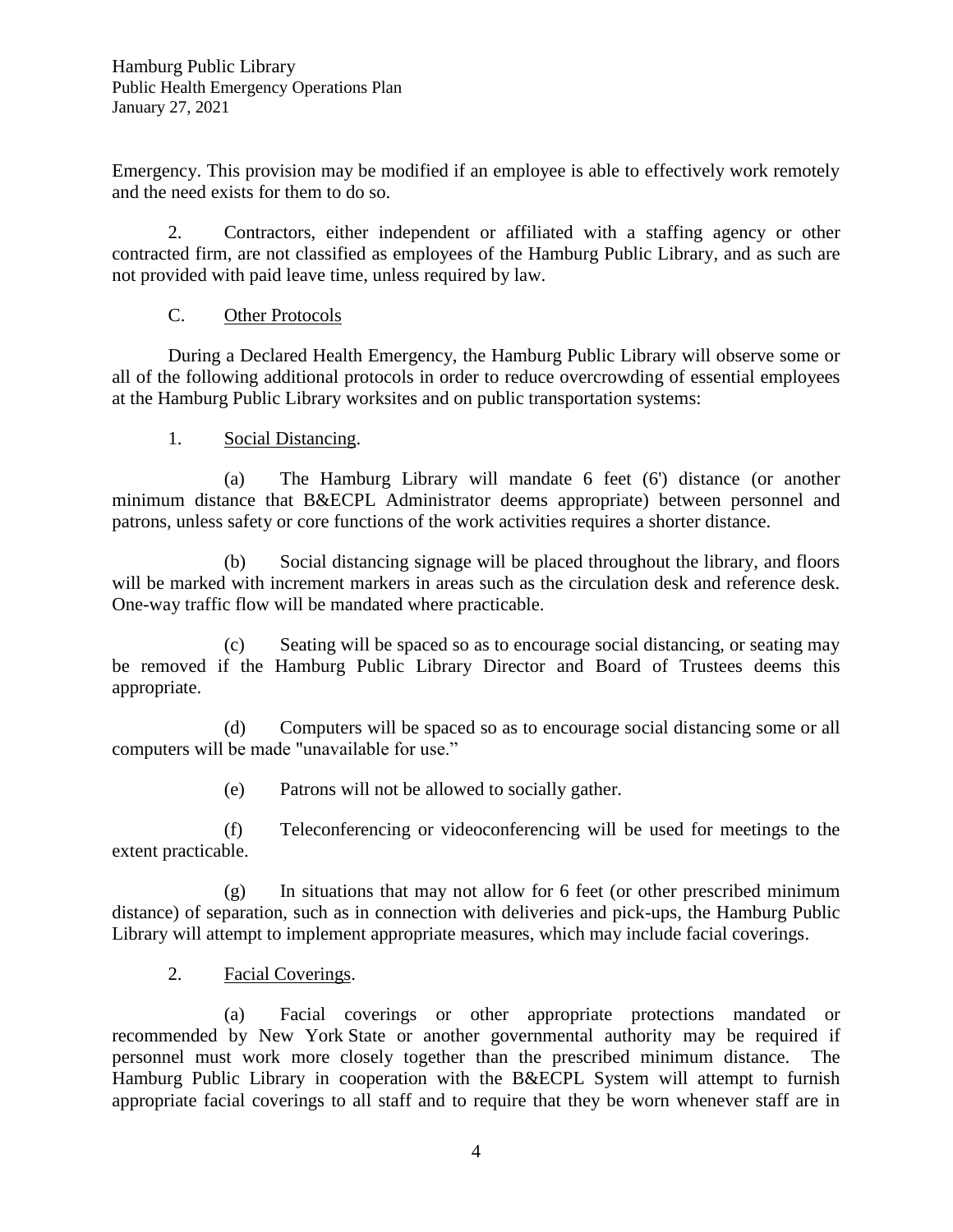public areas or in workrooms and offices when 6 feet (or the prescribed minimum distance) of separation is not available.

(b) Patrons over the age of 2 entering and remaining in the building may be required to wear facial coverings. Signage will be placed at library entrances and throughout the building notifying patrons and visitors of the facial covering requirement.

3. Walk-Up and Curbside Service. As determined by the Hamburg Public Library Director and Board of Trustees, the Hamburg Public Library may provide walk-up or curbside pick-up service in addition to, or in lieu of, in-library services. Facial coverings and gloves will be required of staff at all times when providing walk-up and curbside pickup, and appropriate protocols will be followed.

## V. Protocols for Acquiring and Storing Personal Protective Equipment

The Hamburg Public Library will observe the following protocols with respect to the acquisition and storage of personal protective equipment (PPE) for essential employees and contractors:

## A. PPE

1. The Hamburg Public Library, in cooperation with the B&ECPL System will attempt to provide PPE – which may include facial coverings (masks, face shields or goggles) and disposable gloves – to all essential employees working during a Declared Health Emergency.

2. The B&ECPL System Business Office will maintain a minimum six (6) month supply (quantity of 2 per essential employee) of facial coverings masks (disposable) and reusable, face shields or goggles and polypropylene disposable gloves.

3. The PPE will be kept in the Shipping and Receiving storage room located at the Central Library.

(a) The Storage Room has been determined to be conducive (clean and dry) for storage of such materials.

(b) Supplies will be labeled with expiration dates.

(c) Shipping and Receiving will communicate inventory needs to the Business Office.

4. The B&ECPL System Business Office shall attempt to ensure there is a minimum of a six (6) month supply of facial coverings and polypropylene disposable gloves onsite.

5. The B&ECPL System Business Office will purchase materials pursuant to the B&ECPL Procurement Policy.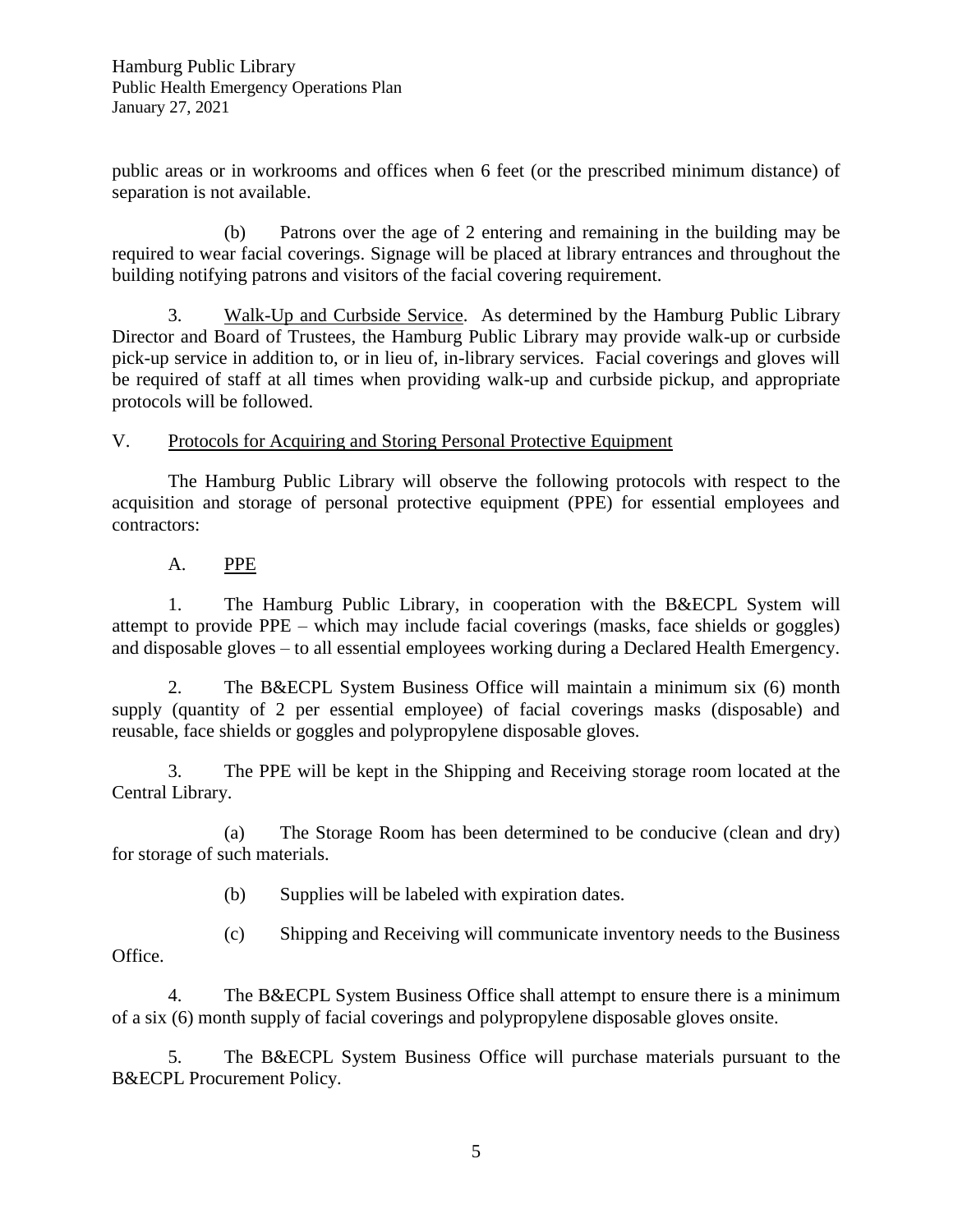(a) The Hamburg Public Library may place orders for PPE using the B&ECPL Staff Intranet: <http://intranet.buffalolib.org/supplies>

(b) The following are current vendors whom B&ECPL System has purchased the identified PPE:

- (i) Masks: Erie County Emergency Services Homeland Security Preparedness (716) 858-7109, (716) 858-2944, (716) 858-4909
- (ii) Masks: [www.amazon.com](http://www.amazon.com/)
- (iii) Face Shields: [www.amazon.com](http://www.amazon.com/)
- (iv) Also made internally in the Central Library's Launch Pad
- (v) Goggles: [www.amazon.com,](http://www.amazon.com/) CORR Distributors, Inc. (716) 873- 8323
- (vi) Polypropylene Gloves: Home Depot Pro (800) 466-3337
- 6. Additional PPE will be purchased as needed.

7. For emergency supplies, in addition to the Business Office and the Shipping and Receiving Department, Library Administration or designee(s) will have access to and may distribute PPE.

### B. Cleaning and Sanitizing Supplies

1. The Hamburg Public Library in cooperation with the B&ECPL System will attempt to provide cleaning and sanitizing supplies to all essential employees during a Declared Health Emergency. The B&ECPL System Business Office shall ensure there is a minimum of a six (6) month supply of cleaning and sanitizing products onsite.

2. Cleaning and sanitizing products will be kept in the Shipping and Receiving storage room located at the Central Library. The Storage Room has been determined to be conducive (clean and dry) for storage of such materials.

(a) Supplies will be labeled with expiration dates.

3. Shipping and Receiving will communicate inventory needs to the Business Office. The Business Office will purchase cleaning and sanitizing products pursuant to the B&ECPL Procurement Policy.

(a) The Hamburg Public Library may place orders for cleaning and sanitizing products using the B&ECPL Staff Intranet: [http://intranet.buffalolib.org/supplies.](http://intranet.buffalolib.org/supplies)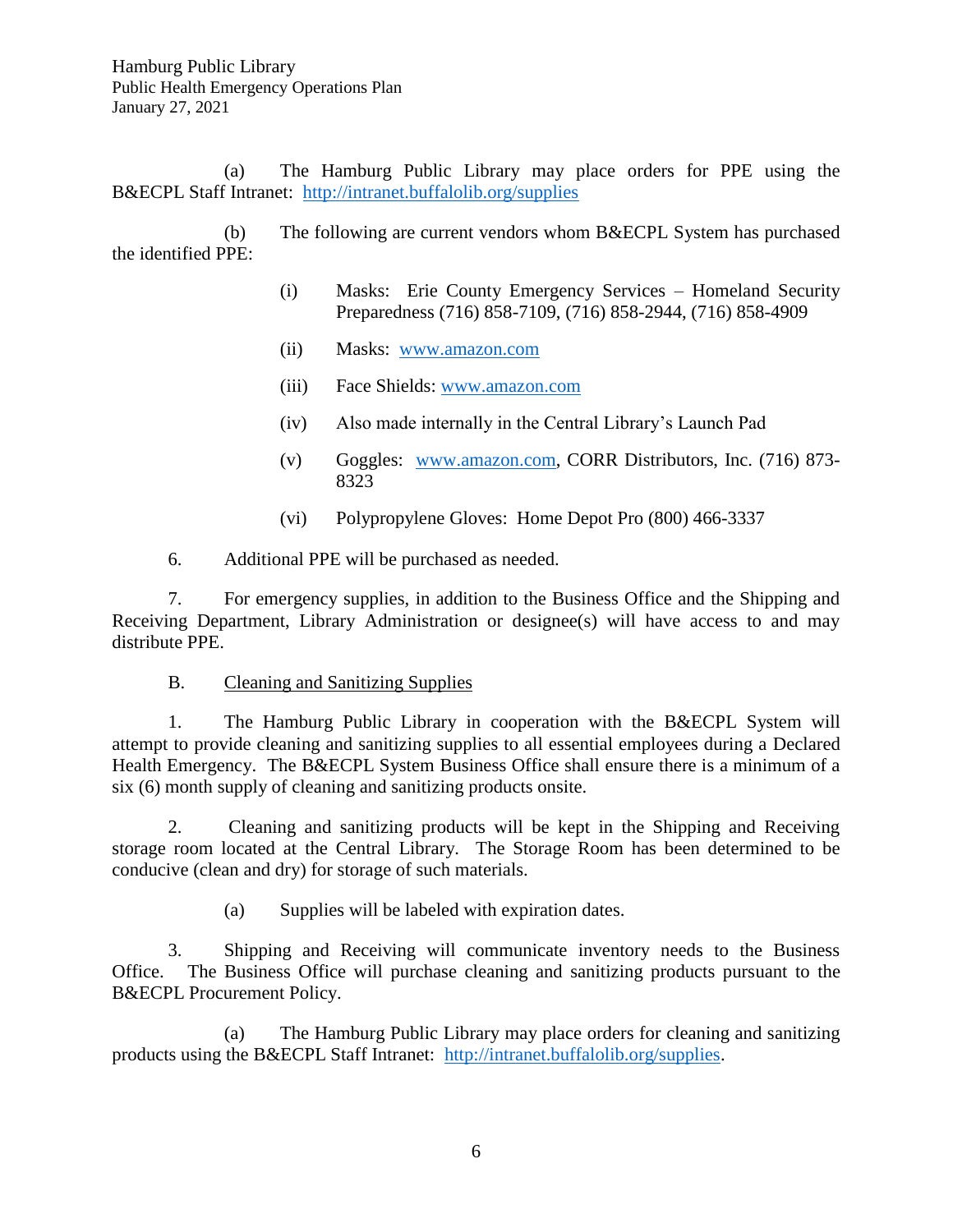(b) The following are current vendors from whom Buffalo & Erie County Public Library System has purchased the identified cleaning and sanitizing products:

- (i) NY Clean Liquid Hand Sanitizer: Erie County Emergency Services – Homeland Security Preparedness (716) 858-7109, (716) 858-2944, (716) 858-4909
- (ii) Hand Sanitizer (Gel): CORR Distributors, Inc. (716) 873-8323
- (iii) Kaivac Kaibosh Disinfectant Cleaner: CORR Distributors, Inc. (716) 873-8323
- (iv) PFG04 Neutral Disinfectant Cleaner: CORR Distributors, Inc. (716) 873-8323
- (v) Brutab 65: CORR Distributors, Inc. (716) 873-8323
- (vi) MPC Fresh Breeze: CORR Distributors, Inc. (716) 873-8323
- (vii) MPC Lemon One Step: CORR Distributors, Inc. (716) 873-8323
- (viii) Symmetry Foam Hand Sanitizer: CORR Distributors, Inc. (716) 873-8323
- (ix) Toilet Paper: CORR Distributors, Inc. (716) 873-8323
- (x) Bleach: W.B. Mason (888) 926-2766
- (xi) C-Fold Paper Towels: Chudy Paper Company (716) 825-1935
- (xii) Jumbo Brown Roll Paper Towels: New York State Industries for the Disabled (800) 221-5994
- (xiii) Round Roll Paper Towels: Regional Distributors, Inc. (585) 458- 3300
- (xiv) Facial Tissues: Regional Distributors, Inc. (585) 458-3300
- (xv) Napkins: Regional Distributors, Inc. (585) 458-3300
- 4. Additional cleaning and sanitizing products will be purchased as needed.

5. For emergency supplies, in addition to the B&ECPL System Business Office and the Shipping and Receiving Department, B&ECPL Administration and their designees will have access to and may distribute PPE.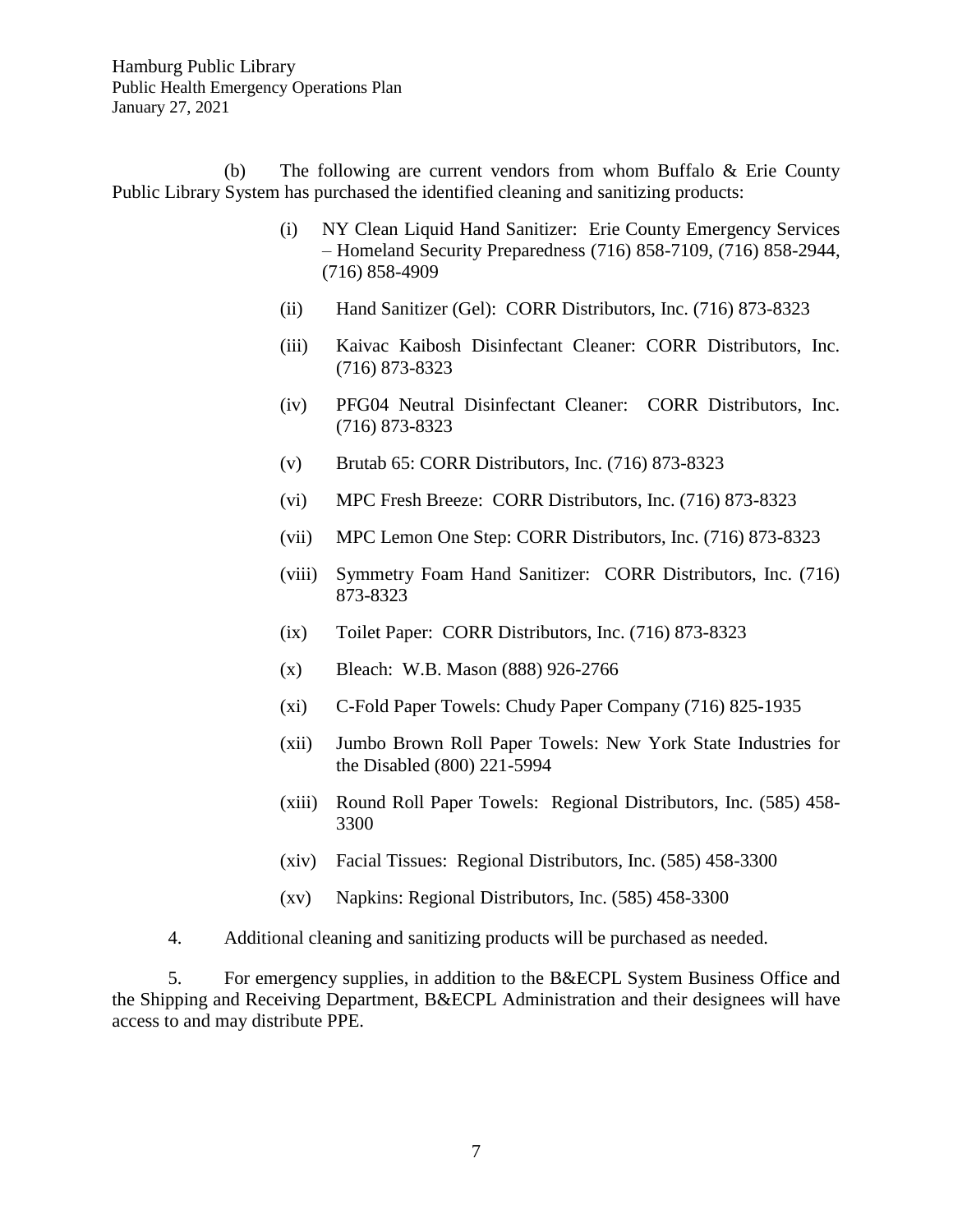VI. Protocols in the Event of Exposure, Symptomatic Employees or Positive Test

The Hamburg Public Library will observe appropriate protocols in the event an employee or contractor:

(1) Is exposed to a known case of the communicable disease that is the subject of the Declared Health Emergency,

(2) Exhibits symptoms of such disease, or

(3) Tests positive for such disease, in order to prevent the spread or contraction of such disease in the workplace.

Such processes and protocols will be based on the processes and protocols which were implemented in connection with the COVID-19 Declared Health Emergency, **but will be modified as required or appropriate in connection with any new Declared Health Emergency**.

#### A. Screening.

The Hamburg Public Library has agreed to follow the B&ECPL's Personnel Policies and Procedures and will therefor:

Follow the B&ECPL's "Personnel Policies and Procedures: Protective Measures to Reduce Risk of Exposure to COVID-19";

1. Implement daily mandatory health screening for all employees prior to the beginning of the respective employees' workday that includes:

(a) Temperature check;

(i) The Temperature will be taken with a touchless thermometer by Human Resources staff and/or library administration, or by manager/supervisor, where applicable;

(ii) Temperature will be noted as either below 100.4 or above 100.4;

(iii) Person/persons conducting the temperature checks and distributing and collecting questionnaires shall be supplied with facial coverings and gloves.

(b) Completion of B&ECPL's "Pre-entry Questionnaire – COVID-19 Assessment";

(c) Temperature logs and questionnaires shall be reviewed daily by the Human Resources Department;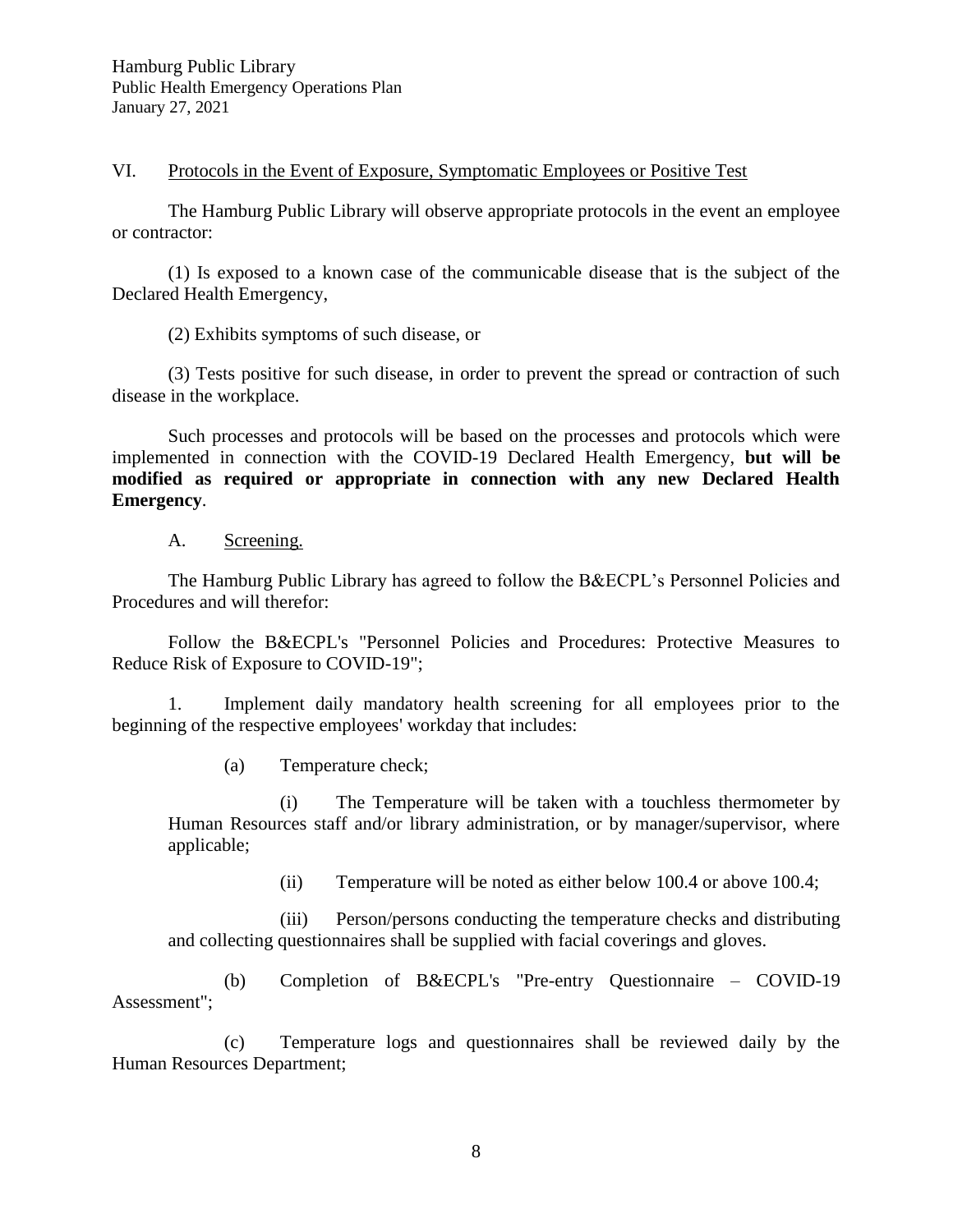(i) All information will be kept confidential and secure pursuant to state and federal laws and regulations;

## B. Staff Exposures

The B&ECPL has established the following protocols, following current CDC guidelines. The Hamburg Public Library has agreed to follow these protocols:

If employees or contractors are exposed to a known case of communicable disease that is the subject of the Declared Health Emergency (defined as a "close contact" with someone who is confirmed infected, which is a prolonged presence within six feet with that person):

1. Exposures. Potentially exposed employees or contractors who do not have symptoms should remain at home or in a comparable setting and practice social distancing for the lesser of 14 days or other current CDC/public health guidance for the communicable disease in question. The B&ECPL Human Resources Manager or designee must be informed in these circumstances and will be responsible for ensuring the following protocols are followed:

(a) As possible, these employees will be permitted to work remotely during this period of time if they are not ill.

(b) Identify who, by title/position, in the organization must be notified and who is responsible for ensuring these protocols are followed

(c) See Section C, below for additional information on contact tracing.

2. Symptomatic Employees. If an employee or contractor exhibits symptoms of the communicable disease that is the subject of the Declared Health Emergency, the B&ECPL Human Resources Manager or designee must be informed in these circumstances and will be responsible for ensuring the following protocols are followed:

(a) Employees and contractors who exhibit symptoms in the workplace should be immediately separated from other employees, customers, and visitors. They should immediately be sent home with a recommendation to contact their physician.

(b) Employees and contractors who exhibit symptoms outside of work should notify their supervisor and stay home, with a recommendation to contact their physician.

(c) Employees should not return to work until they have met the criteria to discontinue home isolation per CDC/public health guidance and have consulted with a healthcare provider.

(d) The Hamburg Public Library will not require sick employees to provide a negative test result for the disease in question or healthcare provider's note to validate their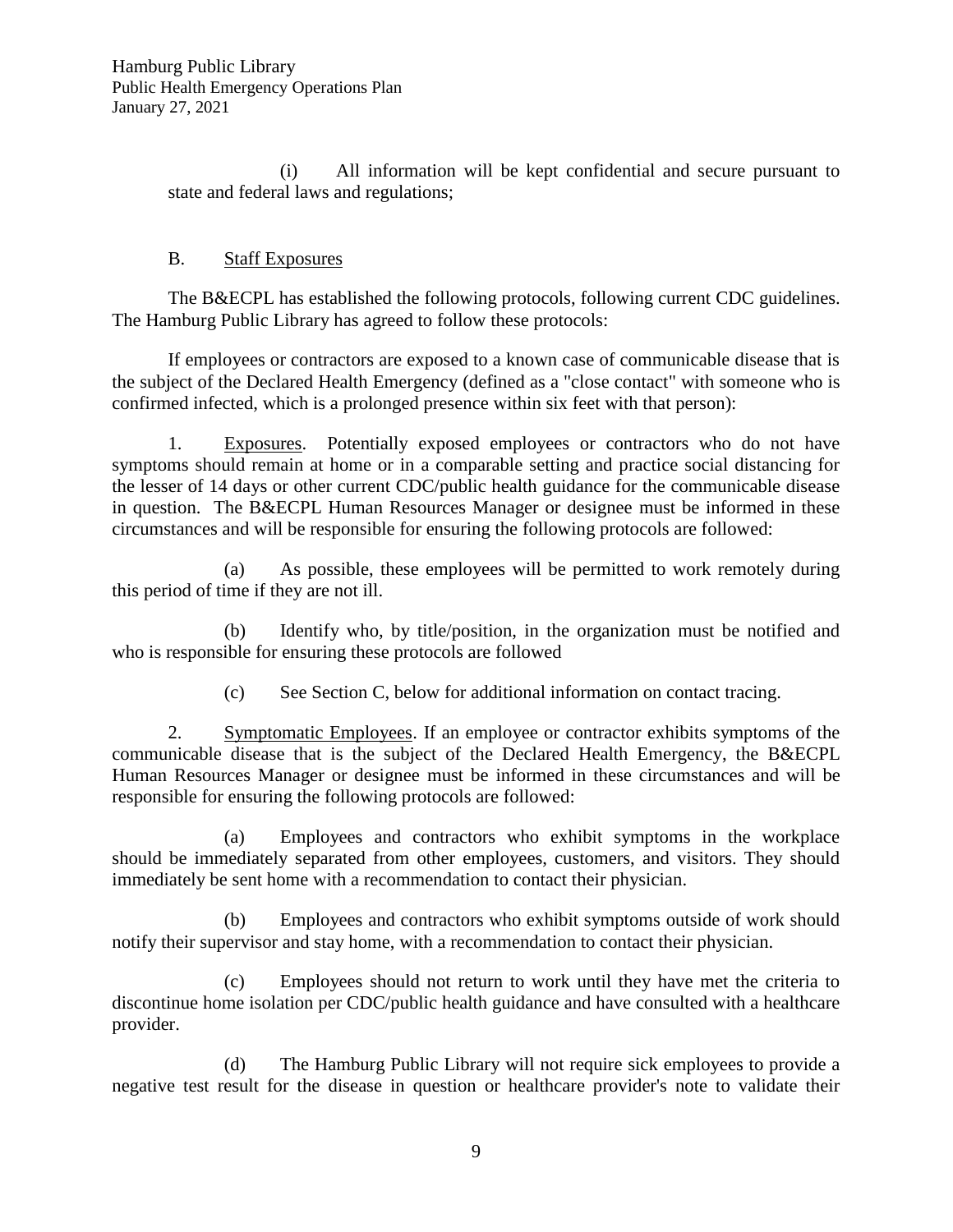illness, qualify for sick leave, or return to work; unless there is a recommendation from the CDC/public health officials to do so.

(e) CDC criteria for COVID-19 provides that persons exhibiting symptoms may return to work if at least 24 hours have passed since the last instance of fever without the use of fever-reducing medications. If the disease in question is other than COVID-19, CDC and other public guidance shall be referenced.

3. Positive Tests. If an employee or contractor has tested positive for the communicable disease that is the subject of the Declared Health Emergency, the B&ECPL Human Resources Manager or designee must be informed in these circumstances and will be responsible for ensuring the following protocols are followed:

(a) Apply the steps identified in Section B.2 above, as applicable.

(b) Areas occupied for prolonged periods of time by the subject employee or contractor will be closed off.

(i) CDC guidance for COVID-19 indicates that a period of 24 hours is ideally given before cleaning, disinfecting, and reoccupation of those spaces will take place. If this time period is not possible, a period of as long as possible will be given. CDC/public health guidance for the disease in question will be followed.

(ii) Any common areas entered, surfaces touched, or equipment used shall be cleaned and disinfected immediately, in accordance with Section V (B) Cleaning and Disinfection.

(c) Identification of potential employee and contractor exposures will be conducted.

(i) If an employee or contractor is confirmed to have the disease in question, appropriate position or title or their designee should inform all contacts of their possible exposure. Confidentiality shall be maintained as required by the Americans with Disabilities Act (ADA).

(ii) Apply the steps identified in item A, above, as applicable, for all potentially exposed personnel.

C. Contact Tracing

1. The B&ECPL Human Resources Manager or designee will confidentially interview the staff member identified as testing positive for the communicable disease seeking the following:

- (a) Work place location;
- (b) Where the staff member traveled in the work location;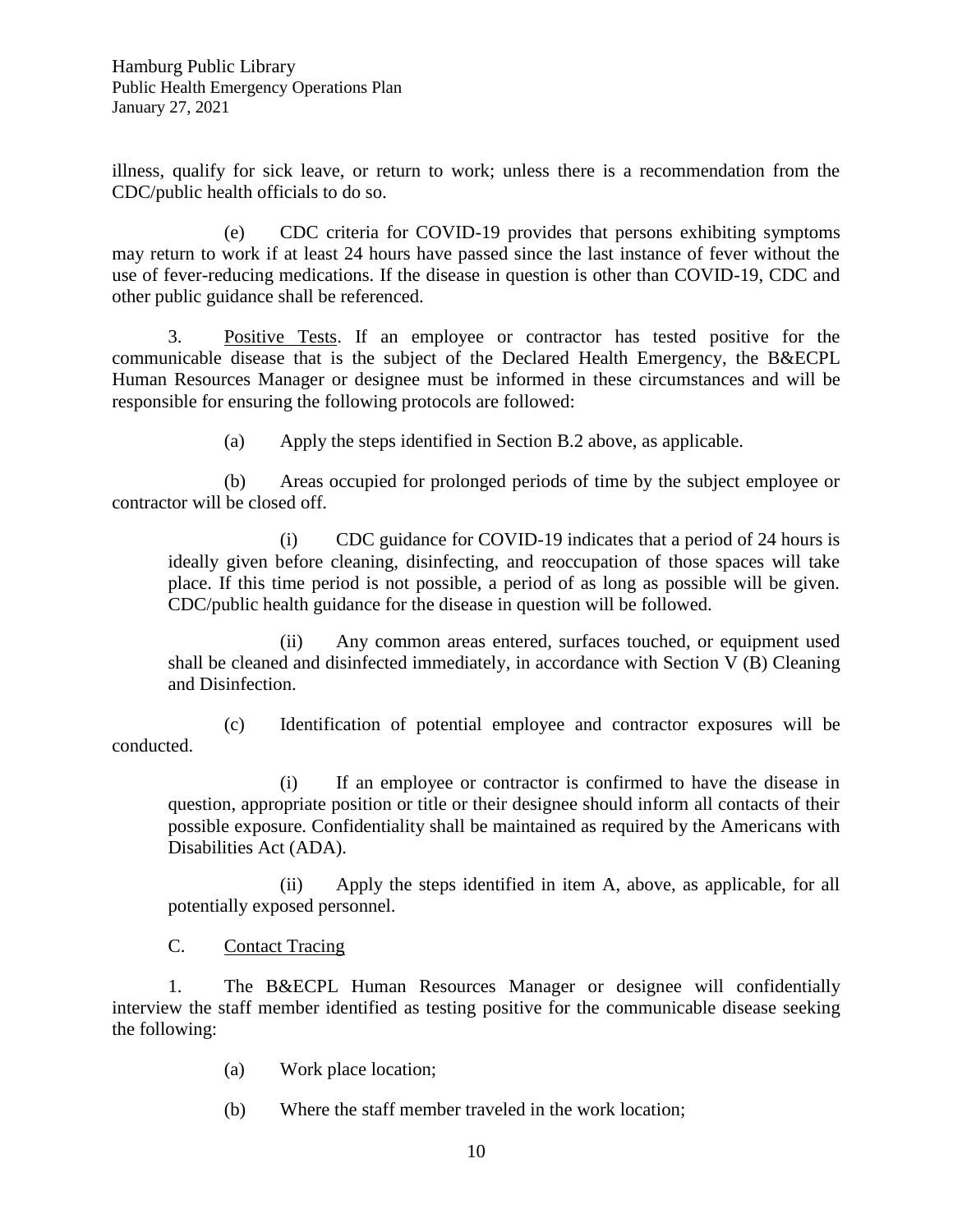(c) With whom the staff member came in contact;

All information will be kept confidential pursuant to state and federal laws and regulations;

2. The B&ECPL Human Resources Department will work with the Erie County Department of Health to notify staff and visitors that they may have been exposed to COVID-19 from the staff member identified as testing positive.

### VII. Protocol for Documenting Precise Hours and Work Locations for Essential Employees

1. In the event of a positive test by a Hamburg Public Library employee, the B&ECPL Human Resources Department will confidentially interview the staff member identified as testing positive for the communicable disease seeking the following:

- (a) Workplace location;
- (b) Where the staff member traveled in the work location; and
- (c) With whom the staff member came in contact.

2. All information will be kept confidential pursuant to state and federal laws and regulations;

3. The B&ECPL Human Resources Department will work with the Erie County Department of Health to notify staff and visitors that they may have been exposed to COVID-19 from the staff member identified as testing positive.

### VIII. Protocols for Identifying Emergency Housing

In a Declared Health Emergency there may be unusual circumstances when it may be prudent to have essential employees lodged in such a manner which will help prevent the spread of the subject communicable disease.

If such an unusual need arises, the Hamburg Public Library Director and Board of Trustees in cooperation with B&ECPL System Administration will determine whether hotel rooms must be made available and, if required, will arrange for such lodging at no cost to the employee.

### IX. Other

1. The Hamburg Public Library shall not take any retaliatory action or otherwise discriminate against any employee for making suggestions or recommendations regarding the content of the Plan.